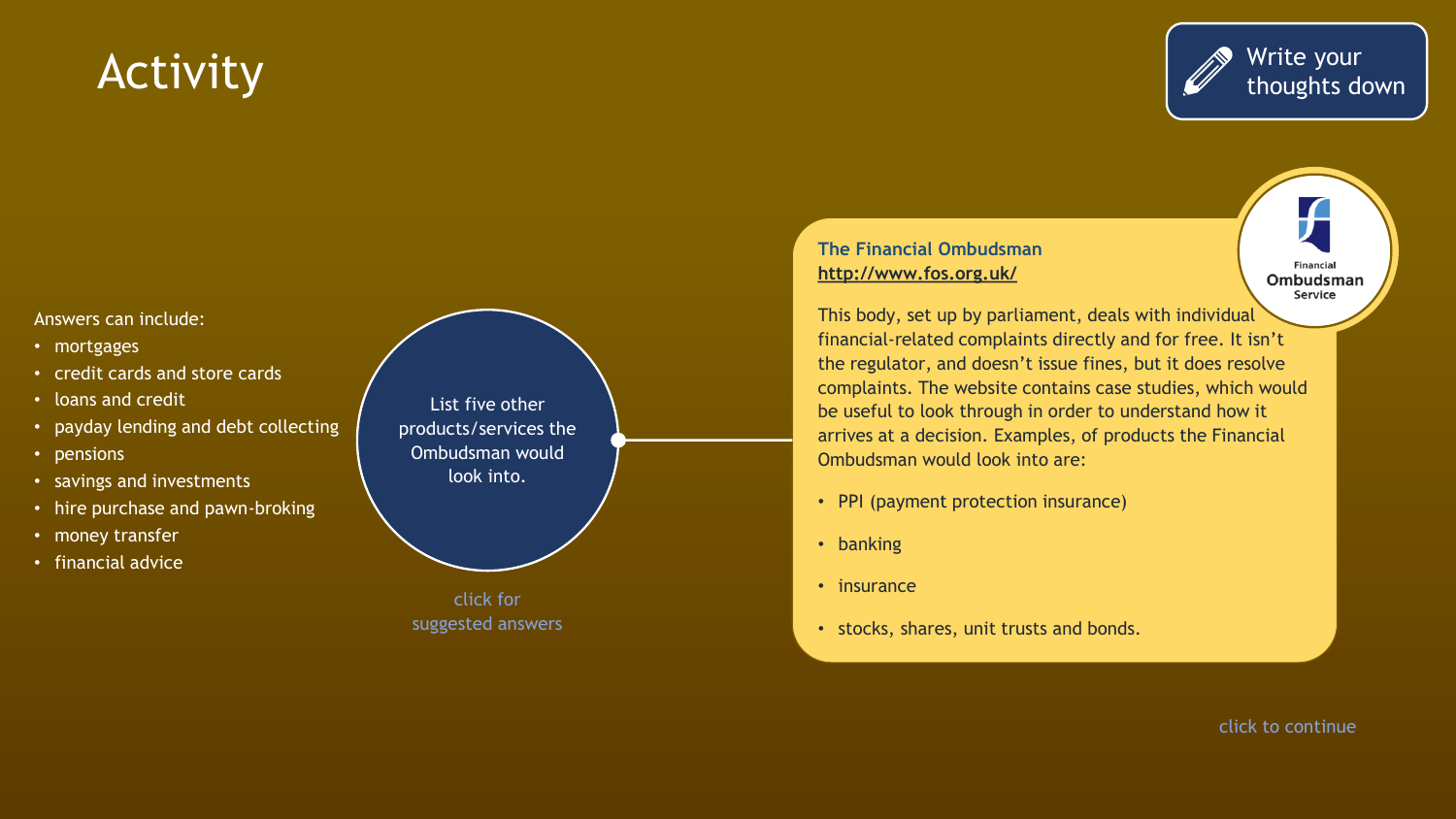Allow **40 minutes**  to read this case study and answer the questions which follow.

click to continue



Enron started in 1985 as a small oil and natural gas pipeline company in Texas. Masterminded by CEO and former economist Kenneth Lay and later by chief operating officer Jeffrey Skilling (both now household names in the US),

it grew by promising to deliver gas and oil to a particular utility or business at a fixed future date and at a fixed price. As the energy markets - and in particular the electrical power markets - were deregulated, Enron's business expanded into brokering and trading electricity and other energy commodities.

Ehrbit was bire ethe seventh-largest and one of the most admired companies in the US. Its sudden collapse in 2001 sent shockwaves through the financial systems of the world. Investors, including almost every pension and retirement fund in the US, lost tens of billions of dollars after revelations of company internal deals that hid billions of debt and losses from company financial statements. While the precise reasons for Enron's collapse are not fully clear, it is clear that both accounting failures and corporate governance failures have played a significant role. Investors were shocked, and out of money. Confidence in the whole framework of company accounts and in how directors run their companies has been shaken, not just in the US but elsewhere, including the UK.

That nobody on the inside of the firm questioned illicit practices is ascribed to the firm's corporate culture. Enron was a high-performance, talent-intensive corporation. Enron's culture was focused on two things - the first was profits and the second was how to make even greater profits. Enron looked for recruits who demonstrated a strong sense of urgency in everything they did and employees were expected to maintain high levels of work intensity over extended periods of time. The firm put a lot of effort into attracting top talent but if anyone questioned practices, then their career was severely limited, as they were also quick to fire employees.

However, ontinue the most controversial aspects of the Enron case is the failure of Andersen, the firm's auditors, to raise the alarm. Just why did the auditors fall down on their responsibilities? Perhaps the reason was something behind the methods used by major auditing firms. Over the past two decades, auditors have gradually focused more on how companies generate their financial data - the computerised accounting programs and internal controls - rather than on the numbers themselves, making it almost impossible for them to catch a client's highest-level executives from cooking the books.

click to continue click to continue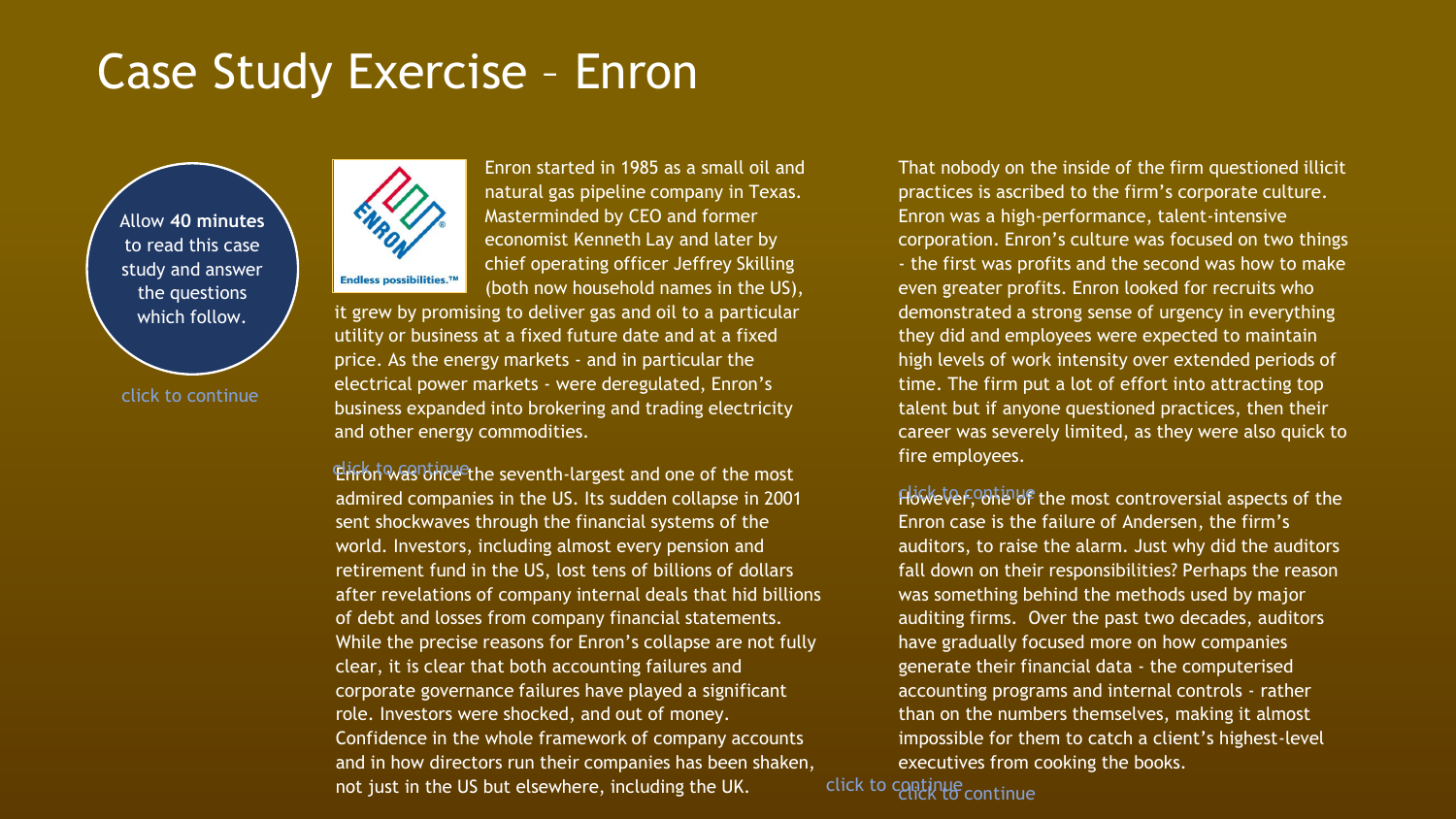Could an Enron-style scandal occur in the UK? Some observers believe the risk is less because of more rigorous accounting audit standards and better corporate governance in the UK. One warning sign is a change in the membership of the board of directors. Boards should be relatively stable, without constant changes in membership. Continuity aids in the monitoring of the company and gives board members a good perspective as to past actions and happenings. When the composition of a board changes frequently, there is usually trouble afoot. Either management isn't satisfied with the board's deliberations, or the board members are afraid that future service on the board will expose them to unacceptable legal liability.

#### click to continue

There are concerns, however, that the relationship between some auditors and their clients is still too cosy and one proposed answer to the current lack of confidence in audited accounts is compulsory rotation of auditors around companies to prevent auditors getting too close to longstanding clients. There is also concern about the practice known as 'low-balling', where accounting firms allegedly sustain losses on audit contracts to secure lucrative non-audit work so undermining the quality of audit work.

A series of missteps, both accidental and calculated, coupled with 'bad luck' led to some of its more questionable dealings being brought to light, precipitating the ultimate collapse.

click for questions

click to continue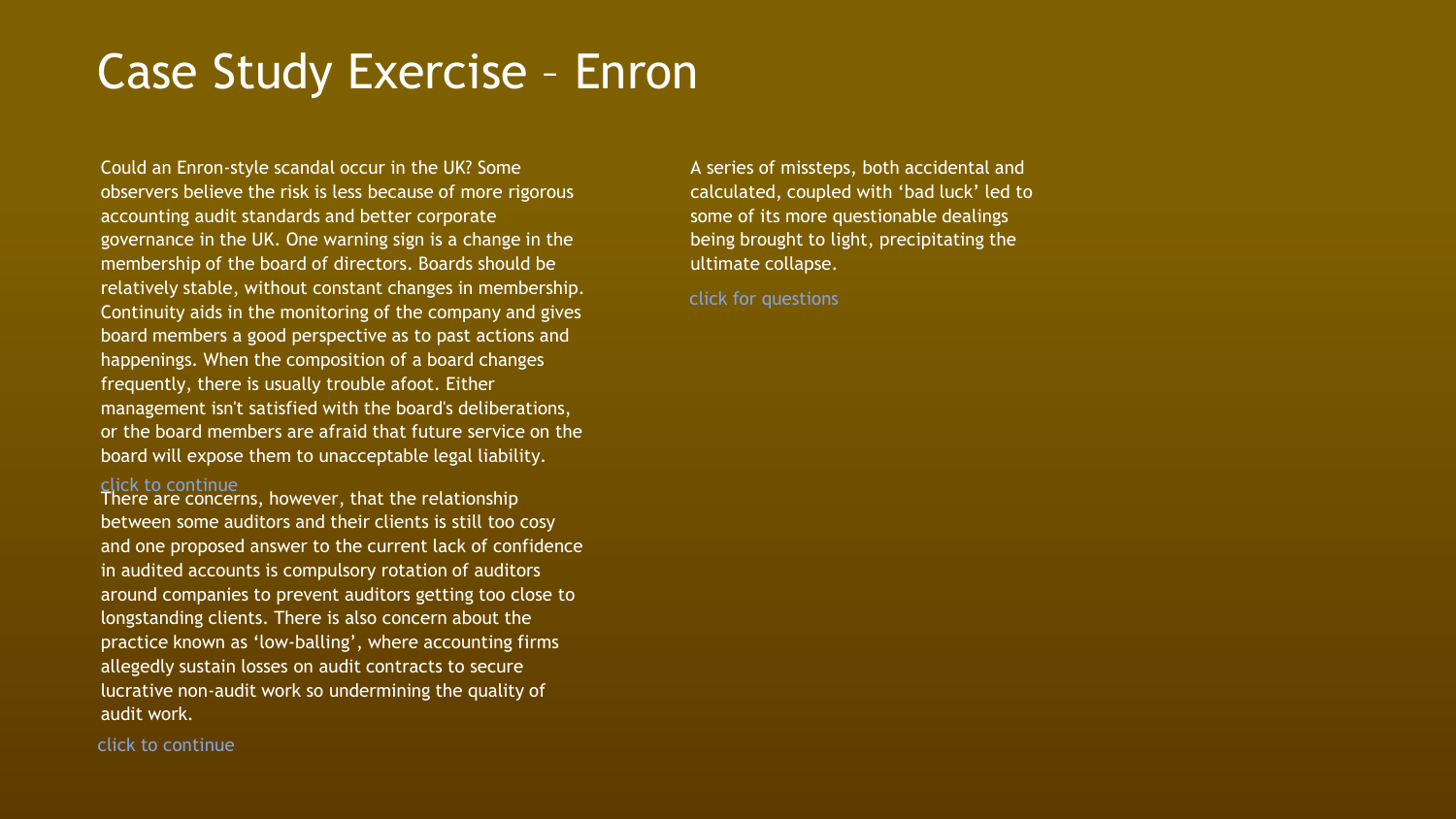

How did Enron's business expand initially? Why is there less risk in the UK of an Enron-style collapse? From the information provided, what do you think is the main reason behind Enron's collapse? What could help an organisation from potential issues such as "cooking the books"?

> click to continue to answers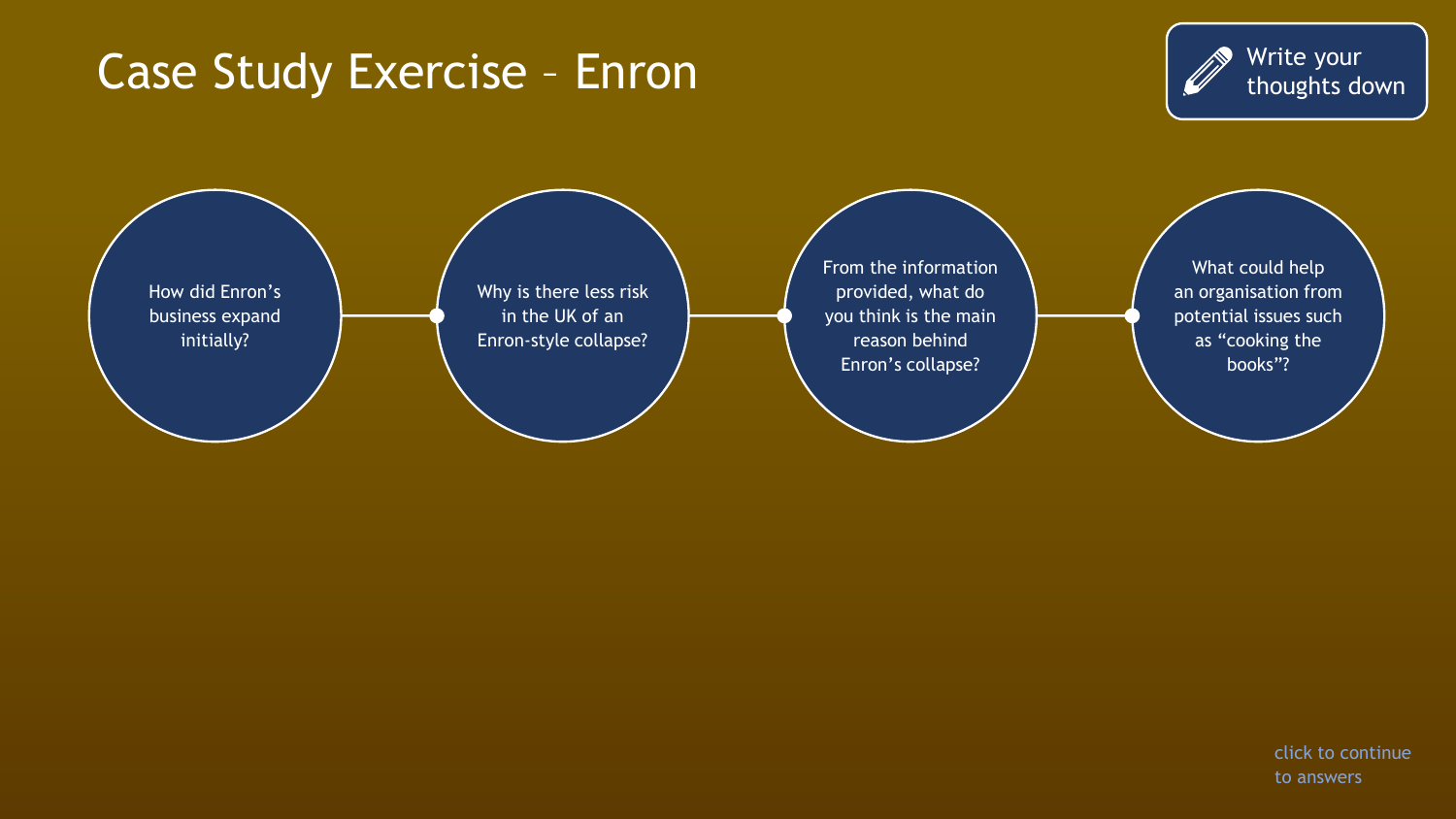How did Enron's business expand initially?

A: It started to expand into brokering and trading electricity and other energy commodities.

Why is there less risk in the UK of an Enron-style collapse?

A: There is more regulation than ever before in the UK with rigorous auditing standards and better governance.

From the information provided, what do you think is the main reason behind Enron's collapse?

A: (Should include at least three of these points):

Management providing incorrect, fabricated figures, hiding issues and money-syphoning – poor business ethics and a lack of customer (investor) regard. The practice of low -balling has also possibly contributed. Accounting and governance failures and possibly some bad luck and missteps all lead to the ultimate collapse.

What could help an organisation from potential issues such as "cooking the books"?

A: Stability in Executive Management turnover at Board level and rotating auditors so the relationships do not remain too close to clients.

click to continue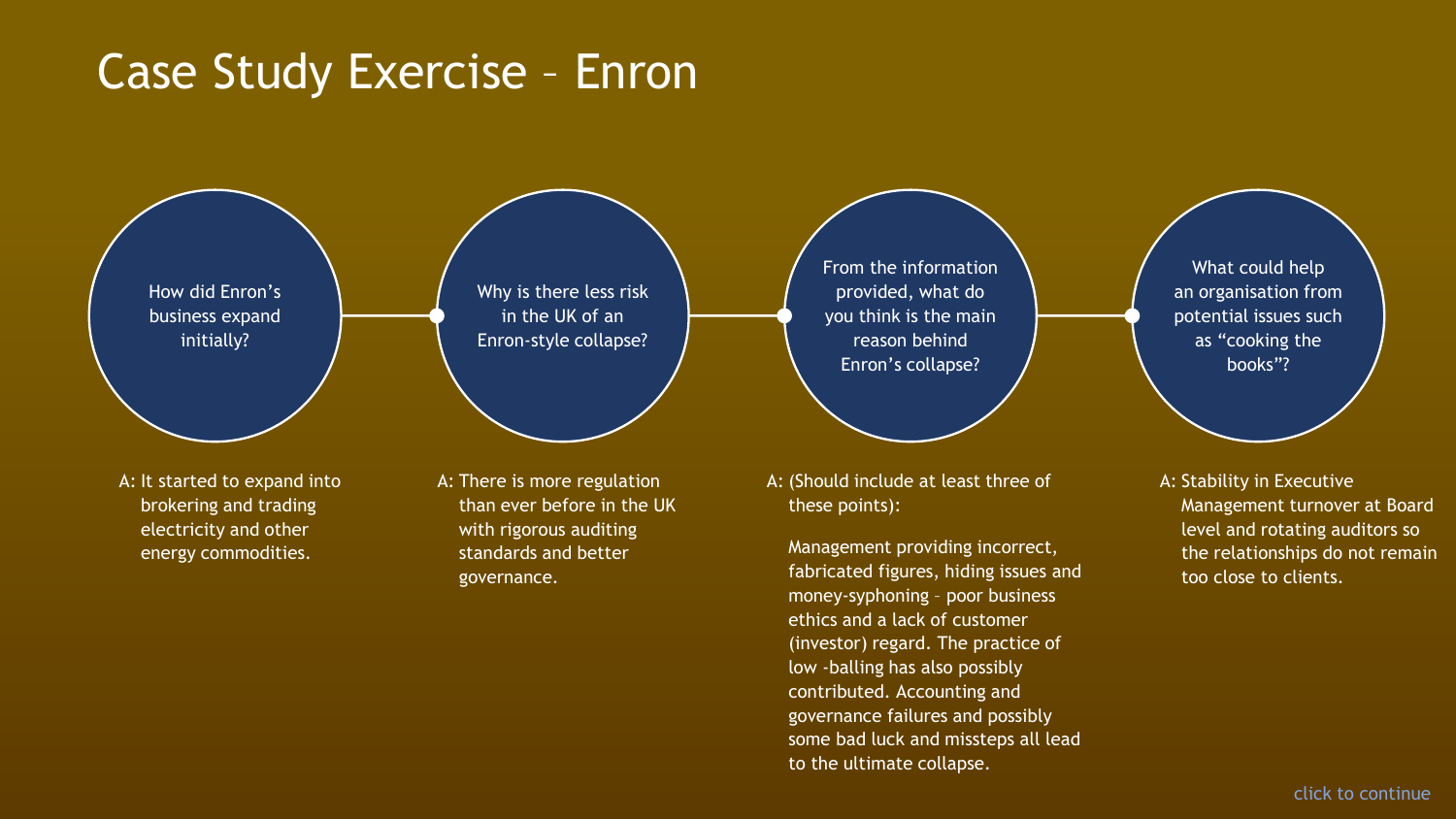#### Exercise

The Information Commissioners Office (ICO) is the authority which advises on Data Protection within the UK. Please review their 3 year plan in the document below and answer the following questions.

Allow 1 hour to complete this exercise.

What two measures have been agreed to measure the customer satisfaction of the ICO helpline?

One of the strategic aims is that "Customers receive a proportionate, fair and efficient response to their information rights concerns".

How will the output of the objective be produced?

One of the strategic objectives is to ensure "Enforcement powers are used proportionately to ensure improved information rights compliance".

Firstly, what on-line tool will be produced to help organisations?

Secondly, what two Acts are mentioned in the prosecution of criminal offences?

Thirdly, what other Data Protection enforcement powers will be put into place?

[https://ico.org.uk/media/about-the](https://ico.org.uk/media/about-the-ico/documents/1043486/ico-plan-2015-2018.pdf)ico/documents/1043486/ico-plan-2015-2018.pdf

click to continue

List 5 values the ICO will abide by.

> click to continue to answers

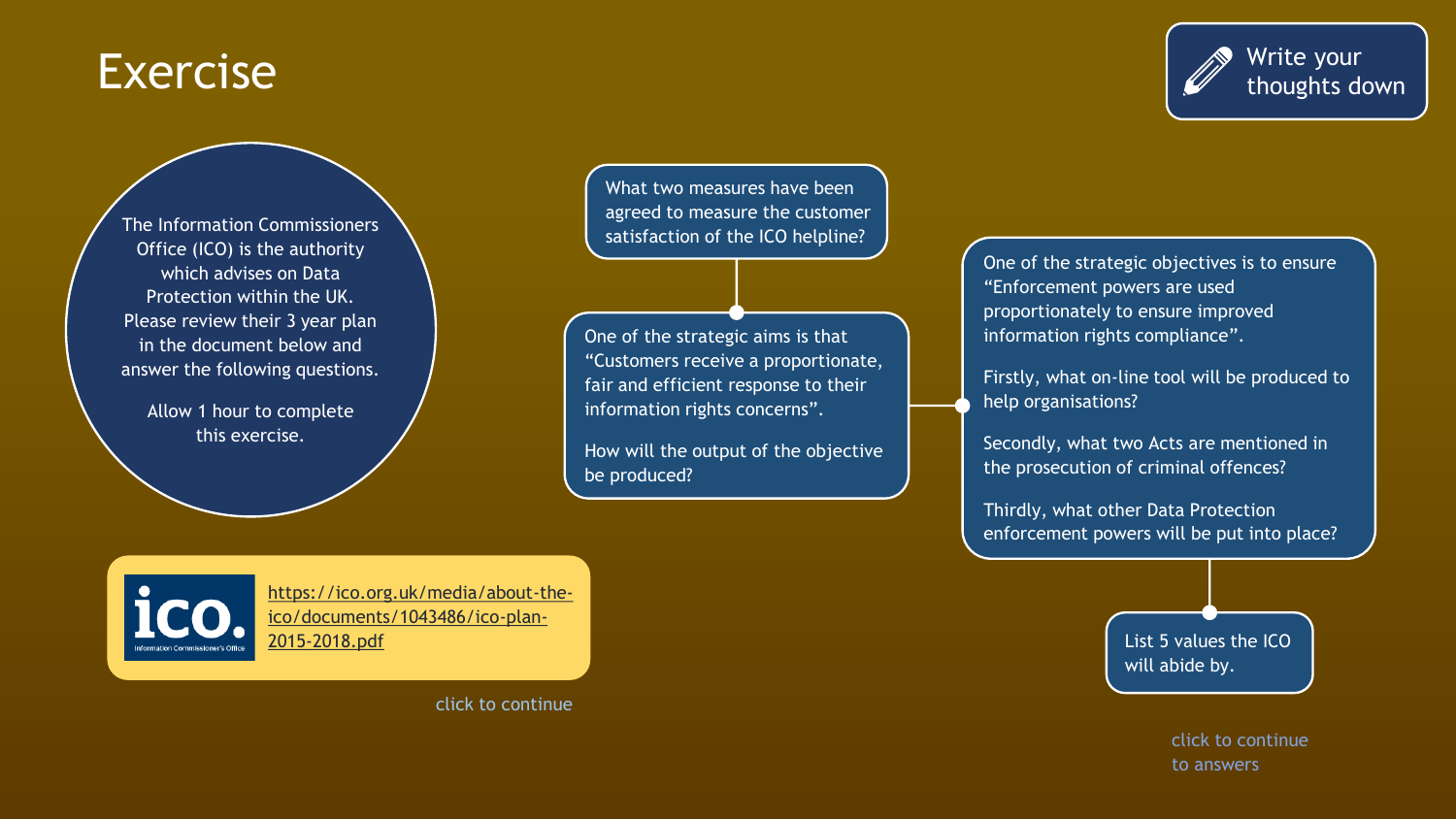#### Exercise

A: Customer satisfaction over 90%

Answer at least 95% of calls with an average wait of no more than 60 seconds

What two measures have been agreed to measure the customer satisfaction of the ICO helpline?

A: In monthly and quarterly reports

One of the strategic aims is that "Customers receive a proportionate, fair and efficient response to their information rights concerns".

How will the output of the objective be produced?

#### A:

**Committed** - We care about upholding information rights.

**Team workers** - We work together as one ICO team, sharing information and expertise.

**Focused** - We give priority to activities that make the biggest contribution to achieving our mission.

**Effective** - We work to produce high quality and timely outcomes.

**A model of best practice** - We do not ask others to do what we are not prepared to do ourselves.

**Alert** - We are alert to the views and needs of our stakeholders and to the potential impact of new developments.

**Fair** - We treat everybody we deal with fairly and with integrity and respect. We are inclusive in our approach.

**Always learning** - We are always learning and developing professionally

- A1: A self-reported breach tool to see if a breach is happening/or might happen
- A1: The Data Protection (DP) Act and the Freedom of Information (FOI) Act.
- A3: Answer can be paraphrased:

Using our enforcement notice power where there is significant risk to information rights and this is the most appropriate way of ensuring compliance.

Obtaining formal undertakings when improvements to information rights practices are required and this is the most appropriate way of ensuring compliance; ensuring required actions are undertaken.

Encouraging organisations to sign up to improvement plans which address information rights compliance issues, backed by formal action when needed



One of the strategic objectives is to ensure

Firstly, what on-line tool will be produced to

Secondly, what two Acts are mentioned in

enforcement powers will be put into place?

the prosecution of criminal offences?

Thirdly, what other Data Protection

"Enforcement powers are used

help organisations?

proportionately to ensure improved information rights compliance".